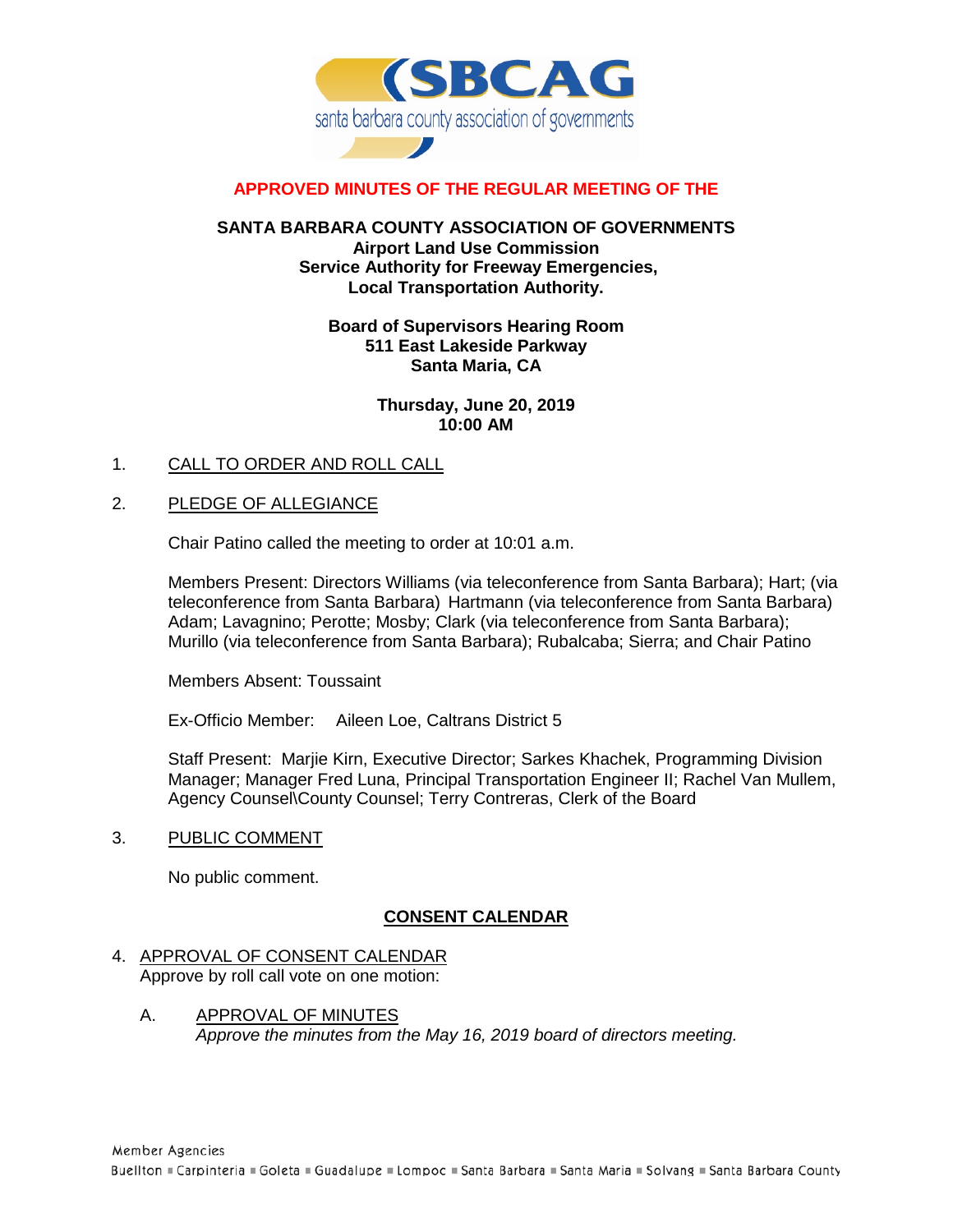# B. TRANSPORTATION DEVELOPMENT ACT / LOCAL TRANSPORTATION FUND ALLOCATIONS

*Adopt Resolution 19-23 allocating \$18,832,000 in Local Transportation Funds (LTF) to eligible claimants for FY 2019/20.*

## C. FINAL MEASURE A PROGRAM OF PROJECTS

- 1. *Adopt the Measure A Program of Projects for Fiscal Years 2019/20 to 2023/24; and*
- *2. Adopt Resolution 19-27 allocating \$37,675,292 in Measure A funds to eligible claimants for FY 2019/20.*
- D. PROPOSITION 4/111 APPROPRIATIONS LIMIT *Adopt Resolution 19-26 establishing the Appropriations Limit and selecting the annual adjustment factors for the 2019-20 fiscal year.*

### E. SPECIALIZED TRANSIT CONTRACTS – EASY LIFT AND SMOOTH *Upon adoption of Resolution 19-27:*

- *1. Approve and authorize the Chair to sign an Agreement with Easy Lift, Inc. to provide para-transit services for 1.3% of the specialized transit funds in the South Coast estimated in an amount of \$215,122 for the term of July 1, 2019 through June 30, 2020; and*
- *2. Approve and authorize the Chair sign to an Agreement with Santa Maria Organization of Transportation Helpers (SMOOTH), Inc. to provide para-transit services for 35.127% of the 1% of specialized transit funds in the North County in an estimated amount of \$56,674 for the term of July 1, 2019 through June 30, 2020.*

# F**.** MEASURE A NORTH COUNTY SAFE ROUTES TO SCHOOL, BICYCLE AND PEDESTRIAN PROGRAM

*Approve and authorize the Chair to execute a First Amendment to the Measure A North County Safe Routes to School, Bicycle and Pedestrian Program Cycle 2 Cooperative Agreement with the City of Guadalupe to extend the Timely Use of Funds deadline for one year to June 30, 2020.*

# G. AMENDMENT No. 6 TO 2019 FEDERAL TRANSPORTATION IMPROVEMENT PROGRAM

- *1. Amend pages 6 through 8 of the 2019 Federal Transportation Improvement Program to add performance measure language to support the state's targets for Bridge and Pavement (PM2) and System Performance (PM3); and*
- *2. Adopt Resolution 19-28 amending the 2019 Federal Transportation Improvement Program through Formal Amendment No. 6 to program FTA 5307 (Urbanized Area Formula Grants) to four individually listed projects for the City of Santa Maria's Santa Maria Area Transit and two* individually listed projects for the Santa Barbara *MTD.*

# H. SANTA BARBARA COUNTY TRANSIT ADVISORY COMMITTEE MEMBERSHIP APPOINTMENTS

*Appoint Fil Simas, Matt Dobberteen, Ernesto Paredes, Jacob Lesner-Buxton, Kathleen Riel, Oran Viriyincy, and Ed Zoost to SBCTAC to fill vacant and expiring membership positions.*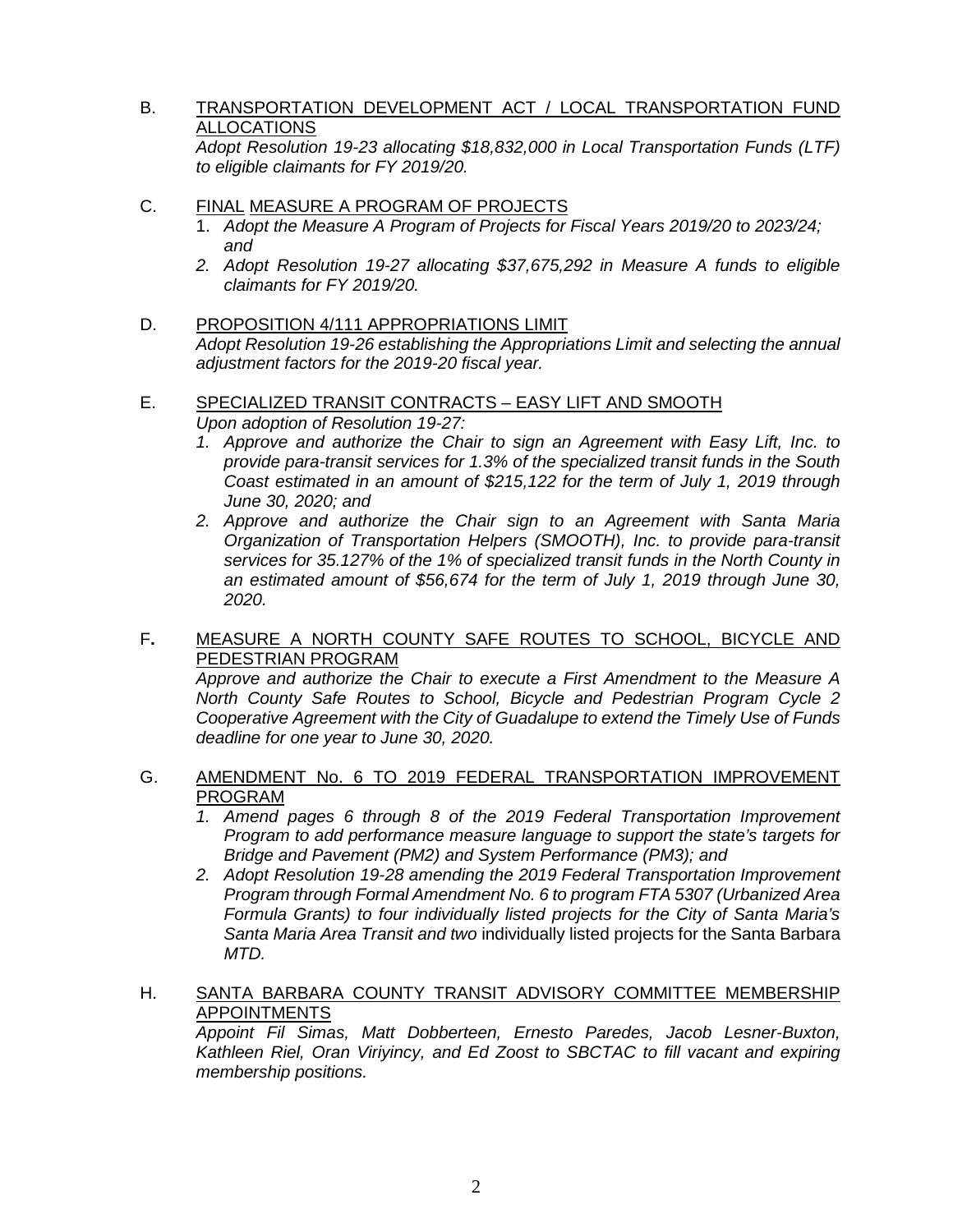Consent Item 4I was pulled from the agenda and considered separately.

- I. SUSTAINABLE COMMUNITIES STRATEGY PUBLIC OUTREACH PROFESSIONAL SERVICES CONTRACT
	- *1. Approve and authorize the Chair to* execute an *agreement (Attachment A) between the Community Environmental Council and SBCAG for public outreach services associated with the Sustainable Communities Strategy update in an amount not to exceed \$75,000 with a term of July 1, 2019 through August 31, 2021; and*
	- *2. Approve and authorize the Executive Director to extend the period of performance for up to one additional year in accordance with Section 4 of the Agreement.*

Motion made to continue item to the July 18th SBCAG board meeting.

| Motion: Adam    | Second: Mosby                                                                                         |
|-----------------|-------------------------------------------------------------------------------------------------------|
| Motion carried: | 12-0                                                                                                  |
| Yes:            | Williams, Hart, Hartmann, Adam, Mosby, Murillo, Perotte, Clark,<br>Rubalcaba, Sierra and Chair Patino |
| No:             | <b>None</b>                                                                                           |
| Abstention:     | None                                                                                                  |
| Absent:         | Toussaint                                                                                             |

# J. MEASURE A SOUTH COAST BICYCLE AND PEDESTRIAN AND SAFE ROUTES TO SCHOOL PROGRAMS

*Upon adoption of Resolution 19-27:*

- *1. Approve and authorize the Chair to execute a Cooperative Agreement with the City of Santa Barbara for Cycle 4 of the South Coast Measure A Bicycle and Pedestrian and Safe Routes to School Programs to contribute \$277,248 in Measure A funding, for three projects scheduled between July 2019 through June 2021;*
- *2. Approve and authorize the Chair to execute a Cooperative Agreement with the City of Goleta for Cycle 4 of the South Coast Measure A Bicycle and Pedestrian and Safe Routes to School Programs to contribute \$1,366,166 in Measure A funding, for five projects scheduled between July 2019 through 2022;*
- *3. Approve and authorize the Chair to execute a Cooperative Agreement with the City of Carpinteria for Cycle 4 of the South Coast Measure A Bicycle and Pedestrian and Safe Routes to School Programs to contribute \$85,938 in Measure A funding, for two projects scheduled between July 2019 through June 2020; and*
- *4. Approve and authorize the Chair to execute a Cooperative Agreement with the County of Santa Barbara for Cycle 4 of the South Coast Measure A Bicycle and Pedestrian and Safe Routes to School Programs to contribute \$1,165,000 in Measure A funding, for seven projects scheduled between July 2019 through June 2022.*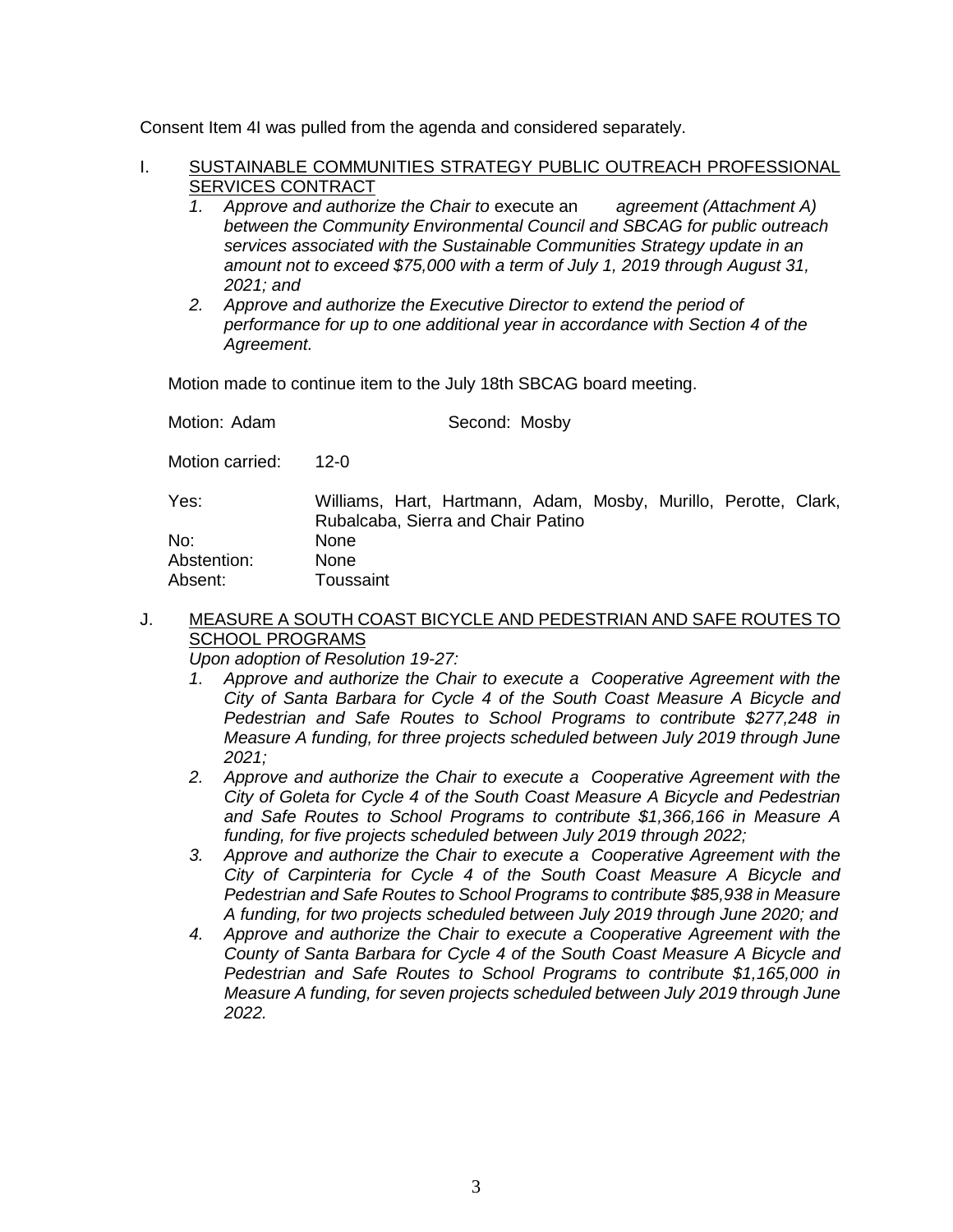# K. HIGHWAY CALL BOX SYSTEM AGREEMENT

- *1. Acting as the Santa Barbara County Service Authority for Freeway Emergencies, approve and authorize the Chair to execute an Agreement for Maintenance of Highway Call Box Systems with CASE Emergency Systems with a period of performance from July 1, 2019 through June 30, 2022 in an amount not to exceed \$175,000 per year, for a total amount of \$875,000; and*
- *2. Approve and authorize the Executive Director to extend the period of performance in accordance with Section 4 of the Agreement for up to an additional five years.*

Consent Items 4L, 4M, 4N were pulled from the agenda and considered separately. Director Williams recused himself from Consent Items 4L, 4M, 4N

- L. HIGHWAY 101: CONTRACT AMENDMENT NO. 2 WITH AYARS & ASSOCIATES *Approve and authorize the Chair to execute Amendment No. 2 to the Agreement with Ayars and Associates for Highway 101 public outreach services to extend the period of performance for an additional four years through June 30, 2023 and to increase the amount by \$250,000 for a total amount not to exceed \$650,000.*
- M. HIGHWAY 101: CONTRACT AMENDMENT NO. 2 WITH WSP, INC.

*Approve and authorize the Chair to execute Amendment No. 2 to the Agreement with WSP, Inc. for Highway 101 website, graphics, visualizations and other related services to extend the period of performance for four additional years through June 30, 2023 and to increase the amount by \$125,000, for a total amount not to exceed \$550,000.*

N. HIGHWAY 101: CONTRACT AMENDMENT NO. 3 WITH MNS ENGINEERS

*Approve and authorize the Chair to execute Amendment No. 3 to the Agreement with MNS Engineers for Highway 101 for utility and railroad coordination to extend the period of performance for an additional three years through June 30, 2023, and to increase the amount by \$125,000, for a total amount not to exceed \$375,000.*

Motion made to approve Consent Items 4L, 4M and 4N

Motion: Rubalcaba Second: Hart

Motion carried: 11-0

| Yes:        | Hart, Hartmann, Adam, Lavagnino; Mosby, Murillo, Perotte; Clark, |
|-------------|------------------------------------------------------------------|
|             | Rubalcaba, Sierra and Chair Patino                               |
| No:         | None                                                             |
| Abstention: | <b>None</b>                                                      |
| Absent:     | Williams, Toussaint                                              |

O. HIGHWAY 101 HOV: RIGHT OF WAY CAPITAL EXPENDITURES - SEGMENT 4C

*Adopt Resolution 19-29 authorizing the Executive Director to execute Agreements for the acquisition of temporary rights of way as required to complete the Highway 101: Segment 4C project. Executive Director's authority for such Agreements shall extend through June 30, 2021 and no single Agreement shall exceed \$50,000. Total compensation for such agreements in aggregate shall not exceed \$3,660,000 pursuant to Caltrans Cooperative Agreement 05-0341. Funding must be appropriated and prior to execution all. Agreements must be reviewed by legal counsel.*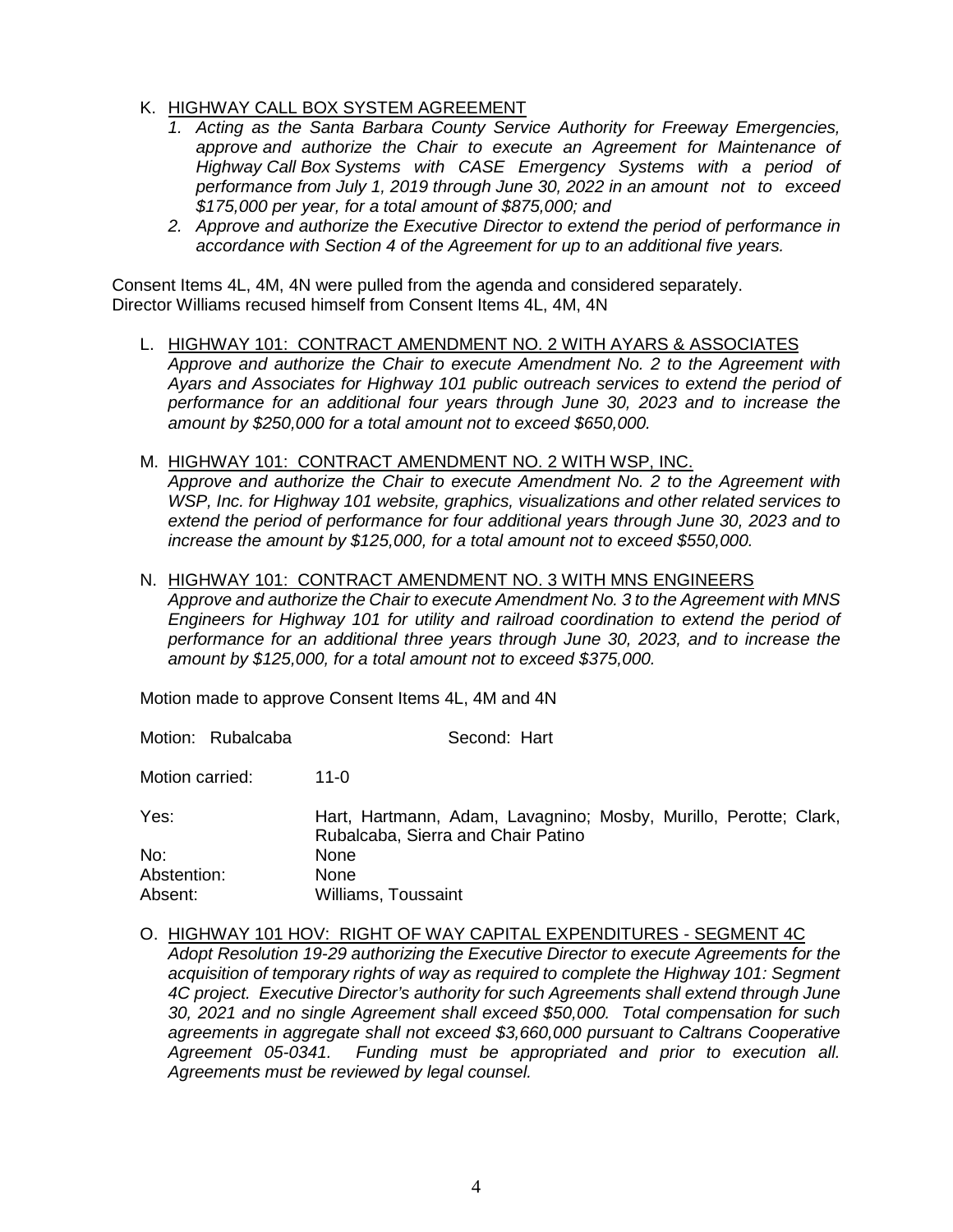Consent Item 4P was pulled from the agenda and considered separately. Director Williams recused himself from Consent Items 4P

P. FEDERAL BUILD GRANT APPLICATION FOR U.S. 101 HOV PROJECT *Authorize staff to submit a funding grant application for the Federal Better Utilizing Investments to Leverage Development (BUILD) Transportation discretionary grant program for the U.S. 101 High Occupancy Vehicle lane project.*

Motion made to approve Consent Items 4P

Motion: Rubalcaba Second: Hart Motion carried: 11-0

Yes: Hart, Hartmann, Adam, Lavagnino; Mosby, Murillo, Perotte; Clark, Rubalcaba, Sierra and Chair Patino No: None Abstention: None Absent: Williams, Toussaint

#### Q. OUTSIDE COUNSEL SERVICES

*Approve and authorize the Chair to execute a First Amendment to the Agreement for Professional Legal Services with Oliver, Sandifer & Murphy to add services to the scope of work to provide legal advice on real property issues, and to extend the term for one year seven-months for a revised term end date of June 30, 2021 without a change in the not to exceed amount of \$25,000.*

#### R. 2019 BOARD MEETING SCHEDULE

*Amend SBCAG's 2019 schedule of regular meetings to reschedule the regular July 18, 2019 from the Santa Barbara meeting location, 105 E. Anapamu St, Santa Barbara, CA to the Santa Maria location, 511. E. Lakeside Parkway, Santa Maria, CA.* 

Motion made to approve Consent 4A-4H, 4J-4K, 4O,and 4Q-4R as revised (Item 4A minutes)

| Motion: Williams | Second: Hartmann                                                                                                 |
|------------------|------------------------------------------------------------------------------------------------------------------|
| Motion carried:  | 11-0                                                                                                             |
| Yes:             | Williams, Hart, Hartmann, Adam, Lavagnino; Mosby, Murillo, Perotte;<br>Clark, Rubalcaba, Sierra and Chair Patino |
| No:              | None                                                                                                             |
| Abstention:      | None                                                                                                             |
| Absent:          | Toussaint                                                                                                        |